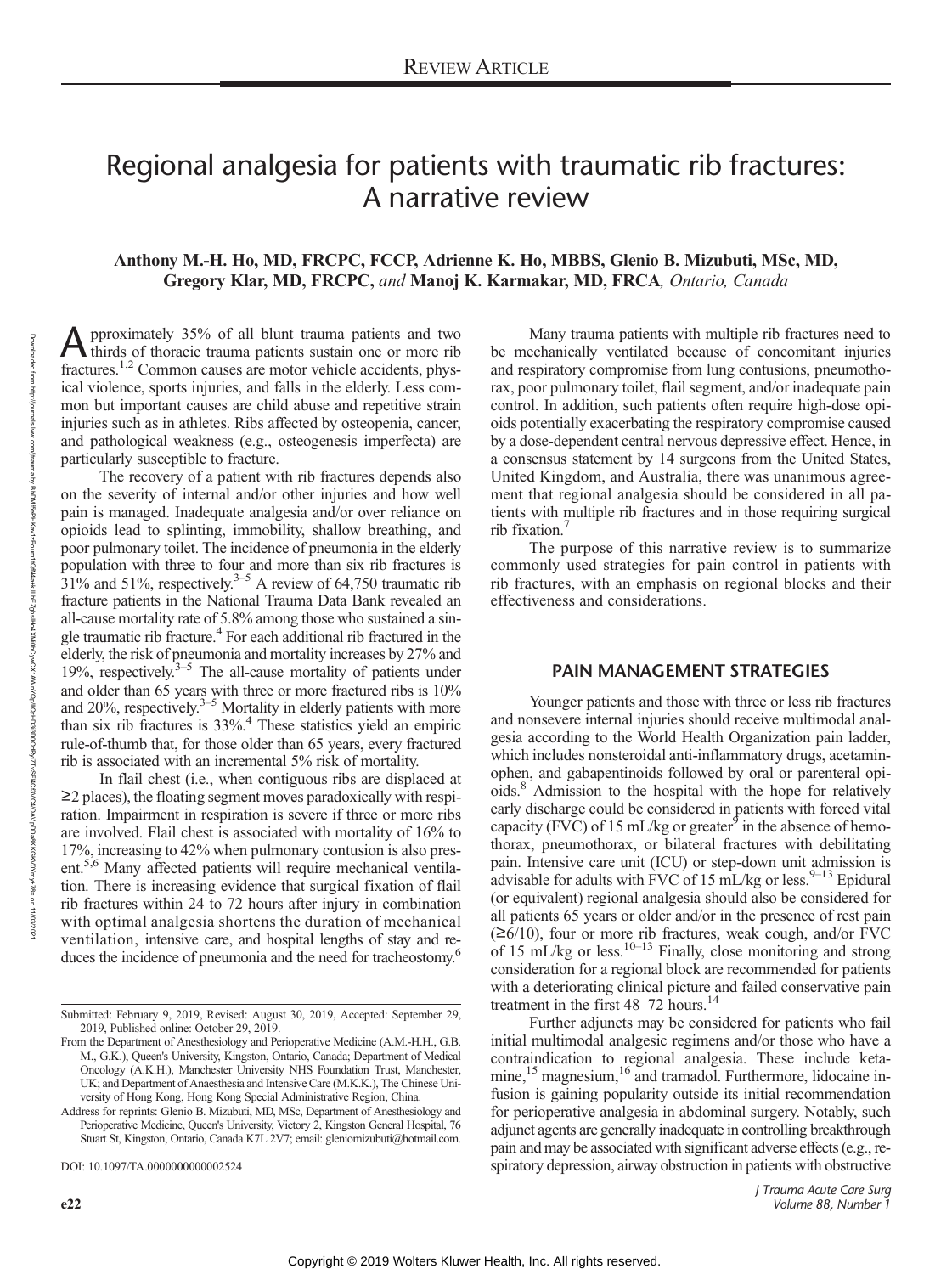sleep apnea, somnolence, delirium, cognitive dissociation, etc.), particularly when combined with opioids.

Regional analgesia is the most effective way of controlling rib fracture pain and should be considered as part of the multimodal regime.<sup>11,17</sup> It is safe, effective, and void of significant central nervous depressive effects, thereby facilitating chest physiotherapy, ambulation, and possibly weaning from mechanical ventilation.<sup>18</sup> Furthermore, its opioid-sparing effect helps prevent opioid-related adverse effects such as nausea, vomiting, pruritus, somnolence, ventilatory depression, and constipation. For those reasons, we are of the opinion that catheter-based analgesia should be considered early in high-risk patients who do not initially require intubation but may deteriorate later. In intubated patients, however, we do not recommend regional blocks until weaning from mechanical ventilation begins because these patients are often already sedated (which generally includes an analgesic component such as an opioid infusion) to tolerate mechanical ventilation. After a successful block, an almost 50% improvement in FVC and other respiratory parameters, as well as a dramatic drop in pain scores, may be expected.19,20 However, complete abolition of pain from regional blocks is infrequently achieved because of the use of low concentrations of local anesthetic (LA) to achieve high-volume injections with less risk of LA toxicity and, in the case of epidural analgesia, motor blockade of the legs. Furthermore, trauma patients commonly have multiple pain generators, which are not always covered by a single block. Therefore, continuous reevaluation and analgesic supplementation (using a stepwise multimodal approach for breakthrough pain) are essential. A word of caution is that pain relief from a regional modality can be quick, thereby exposing the risk of over sedation from previously administered systemic opioids.

Most regional blocks for rib fractures are performed by anesthesiologists. With the advent of ultrasound (US) guidance, emergency physicians are increasingly incorporating regional blocks into their clinical practice.<sup>21,22</sup> Importantly, certain regional analgesia principals must be adhered too. Practitioners need to balance the familiarity with the technique and its associated risks with the clinical picture and potential benefits. Considerations for LA toxicity are particularly relevant in small and elderly patients and those with poor liver and/or renal function, serious trauma, and trauma with multiple pain generators

requiring more than one block. Trauma patients are often cognitively compromised, and therefore, consenting may be an issue and pose an ethical consideration. Most blocks require immobility and patient cooperation, which need to be coordinated with the patient and other members of the team. Hemostatic deficiencies will dictate the contraindications to blocks especially those surrounding the spinal cord (i.e., neuraxial or paravertebral techniques). Guidelines as per the American Society of Regional Anesthesia are helpful in these situations.<sup>23</sup> Once a catheter is sited, thromboprophylaxis is not contraindicated and dalteparin should be used in accordance to the latest 2018 American Society of Regional Anesthesia guidelines.<sup>23</sup> Systemic and local infections, as well as direct trauma (resulting in altered anatomy) to the block/puncture site, are relative contraindications to all blocks.

#### REGIONAL ANALGESIA

Regional analgesia for multiple fractured ribs involves the use of a single (bolus dose) injection typically followed by continuous infusion of LA to provide analgesia to multiple contiguous ribs.17,22,24 In the techniques reviewed herein, LA is deposited near or just above (because of slight preferential caudal spread of the LA in part due to gravity) the midpoint of the range of rib fractures to achieve a total cephalad-caudal spread of six to eight dermatomes.17 From clinical experience, a 10 to 30 mL bolus of LA provides analgesia for 2 to 12 hours, depending on technique and the concentration of LA used. A catheter is left in place for continuous infusion of LA for days. Patients with rib fractures returning to work with a catheter in situ for up to 18 days have been described.<sup>25,26</sup> Dual catheters (with attending increased risk of LA toxicity) can be considered for more extensive fractures.<sup>17</sup>

Epidural, paravertebral, and the thoracic interfascial plane blocks/paravertebral variants (i.e., erector spinae intercostal/paraspinal, midpoint transverse, rhomboid/intercostal, and retrolaminar blocks) target the ventral and dorsal rami of the spinal nerves whereas the midintercostal regional and serratus anterior plane blocks target the ventral rami of the nerves. A summary of these blocks is presented in Table 1.

#### Thoracic Epidural Block

This time-tested technique is favored by many anesthesiologists and is typically performed without US guidance. It

| <b>Technique</b>                         | <b>Ultrasound</b><br>Guidance | <b>Sidedness</b> | <b>Failure</b><br>Rate   | Drop in<br>BP | <b>LA Toxicity</b><br><b>Risk</b> | <b>Risk to</b><br><b>Spinal Cord</b> | Pneumothorax<br><b>Risk</b> | <b>Urinary</b><br><b>Retention</b> | <b>Pruritis</b> |
|------------------------------------------|-------------------------------|------------------|--------------------------|---------------|-----------------------------------|--------------------------------------|-----------------------------|------------------------------------|-----------------|
| Epidural                                 | Rarely                        | <b>Bilateral</b> | $13\%^{27}$              | Always        | Lowest                            | Rare                                 | Zero                        | Common                             | Common          |
| Paravertebral                            | Optional                      | Unilateral       | $10\%^{28}$              | $2\%^{29}$    | Low                               | Extremely rare                       | $0.5\%^{28}$                | N <sub>0</sub>                     | N <sub>0</sub>  |
| <b>ESP</b>                               | Recommended                   | Unilateral       | $\overline{\mathcal{L}}$ | Rare          | Low                               | Extremely rare                       | Rare                        | N <sub>0</sub>                     | N <sub>0</sub>  |
| Retrolaminar                             | Recommended                   | Unilateral       | $\overline{?}$           | Rare          | Low                               | Extremely rare                       | Rare                        | N <sub>0</sub>                     | N <sub>0</sub>  |
| Midpoint transverse<br>process to pleura | Recommended                   | Unilateral       | $\overline{?}$           | Rare          | Low                               | Extremely rare                       | Rare                        | N <sub>0</sub>                     | N <sub>0</sub>  |
| Subrhomboid                              | Always                        | Unilateral       | $\overline{?}$           | Rare          | Low                               | Extremely rare                       | Rare                        | N <sub>0</sub>                     | N <sub>0</sub>  |
| Intercostal                              | Optional                      | Unilateral       | Low                      | Rare          | Highest                           | Zero                                 | Highest                     | N <sub>0</sub>                     | N <sub>0</sub>  |
| Serratus anterior plane                  | Always                        | Unilateral       | $\overline{\phantom{a}}$ | Rare          | Low                               | Zero                                 | Low                         | N <sub>0</sub>                     | N <sub>0</sub>  |

BP, blood pressure.

© 2019 Wolters Kluwer Health, Inc. All rights reserved. e23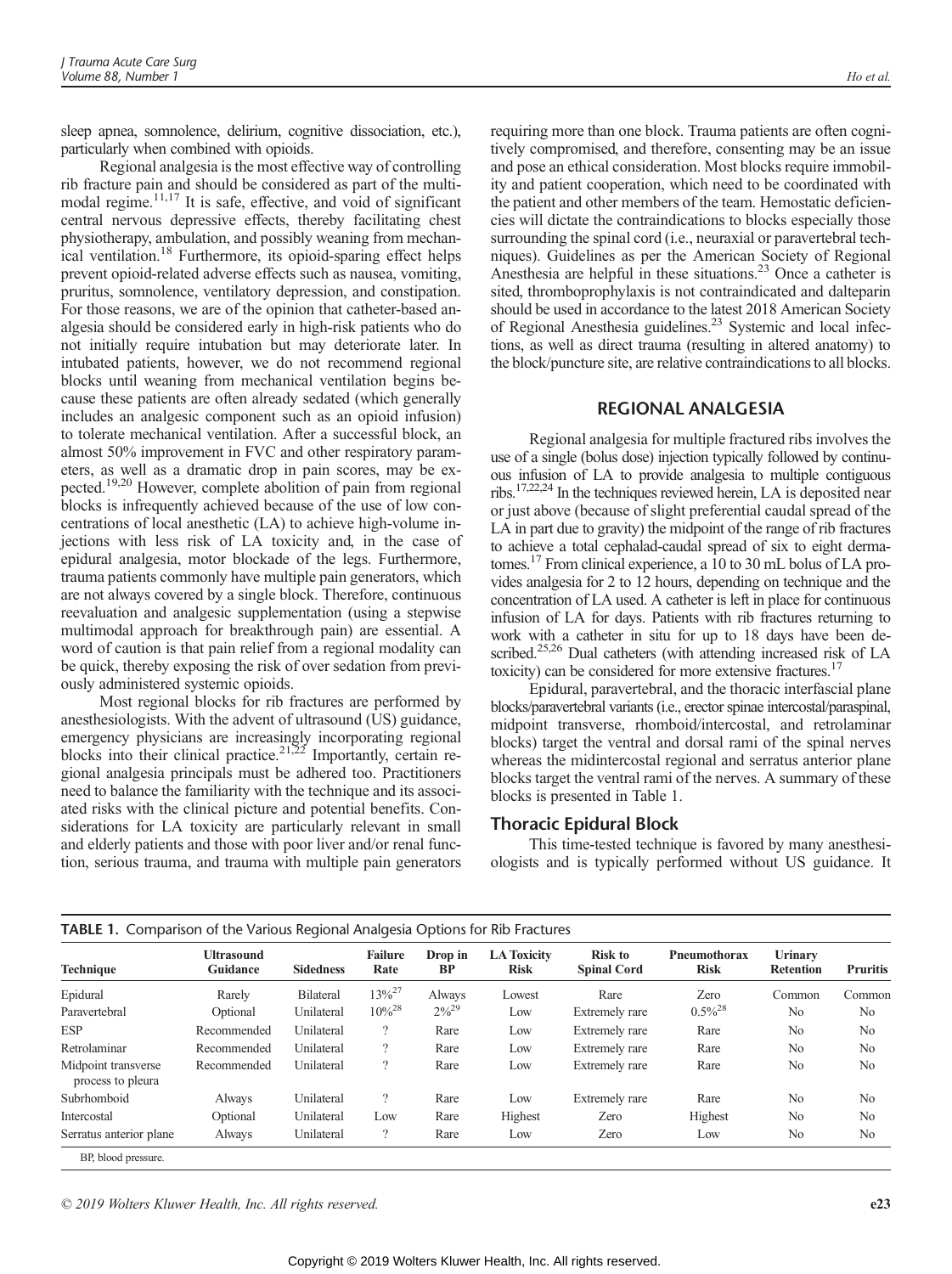

Figure 1. Epidural block, paravertebral block, and the various thoracic interfascial plane blocks/paravertebral variants that can be used to provide analgesia for patients with rib fractures. PVS, paravertebral space.

generally involves insertion of an epidural catheter for continuous infusion of LA resulting in prolonged analgesia. Bilateral spinal nerves are blocked as they emerge from the vertebral column (Fig. 1). Sympathetic blockade causing a drop in blood pressure always occurs and has implications in the hypovolemic patient. Catheters should not be sited or withdrawn when there is significant bleeding diathesis for fear of a neuraxial hematoma (incidence,  $0.01\%^{30}$ ) causing cord compression that may be masked by the sensory blockade. Because there is a very small risk of the needle puncturing the dura, raised intracranial pressure is a contraindication. Likewise, epidural pain management catheters are relatively contraindicated in patients who cannot report severe pain/paresthesia during placement in the highly unlikely event that the needle hits the spinal cord. $31$  Because of the presence of opioid receptors on the spinal cord, addition of a small amount of opioid to the LA not only enhances analgesia but also allows lower concentrations of LA with less chance of LA toxicity and motor blockade.<sup>32</sup> However, the opioid frequently causes pruritis and nausea.<sup>32</sup> Excluding inability to insert catheter, failure rate is approximately 13% but is variable depending on setting and definition of failure.<sup>27</sup> Uncommonly, the catheter may veer to one side causing unilateral block $33$  that happens to be on the wrong side of unilateral rib fractures.

### Thoracic Paravertebral Block

The paravertebral space is bounded medially by the vertebral column, anteriorly by the pleura, and loosely posteriorly by the superior costotransverse ligament. Thoracic paravertebral block is performed with or without US guidance. Needle entry point is 2 to 3 cm (in adults) lateral to midline (Figs. 1 & 2). In the landmark technique, once the needle tip contacts the transverse process, the needle is slightly withdrawn and redirected either in a cephalad or caudad direction (i.e., above or below the transverse process) before further advancing (approximately

1 cm) through the superior costotransverse ligament into the paravertebral space. Alternatively, the block needle is guided by US to pierce the same ligament, stopping short of the pleura. Local anesthetic in the paravertebral space blocks the spinal nerves that emerge from the neuroaxis, spreading also to the prevertebral, epidural, and intercostal spaces.<sup>34</sup> It is a highly effective mainly unilateral block that has a much less chance of spinal cord injury than epidural.<sup>17,19,35</sup> Even so, most authorities recommend precautions in patients with bleeding diathesis, similar to that of an epidural.<sup>23</sup> There is a chance of ipsilateral pneumothorax  $(0.5\%^{28})$ , a consideration especially when there is no chest drain. Like all other alternatives to epidural, the incidence for hypotension  $(2\%)$ ,  $^{29}$  nausea, or pruritis is much reduced.<sup>34,36</sup> Paravertebral block generally requires higher LA volumes and/or concentrations ( $\geq 0.25\%$ ).<sup>17</sup> Fortunately, unless repeated boluses are given, LA toxicity from a continuous infusion is uncommon and typically manifest insidiously as perioral numbness/tingling, sedation, or delirium, not convulsions or arrhythmias.36 The failure rate of approximately  $10\%$  is also dependent on setting and definition.<sup>28</sup> Unlike epidural block, a paravertebral block (and other unilateral blocks to be discussed below) guarantees that the correct side is blocked. In bilateral fractures, bilateral paravertebral blocks are sometimes used<sup>17</sup> although for simplicity and safety, epidural is often preferred.

# Thoracic Interfascial Plane Blocks/Paravertebral Variants

Simpler, more superficial, and thus theoretically safer techniques have emerged in recent years. The aggregate of these novel blocks uses the principle of LA spread between a tissue plane that anesthetizes the ventral ramus or branches thereof.<sup>37</sup> Although research is emerging, the choice of block is primarily based on the location of the rib fractures; hence, more posterior fractures require a more posterior block. The commonly described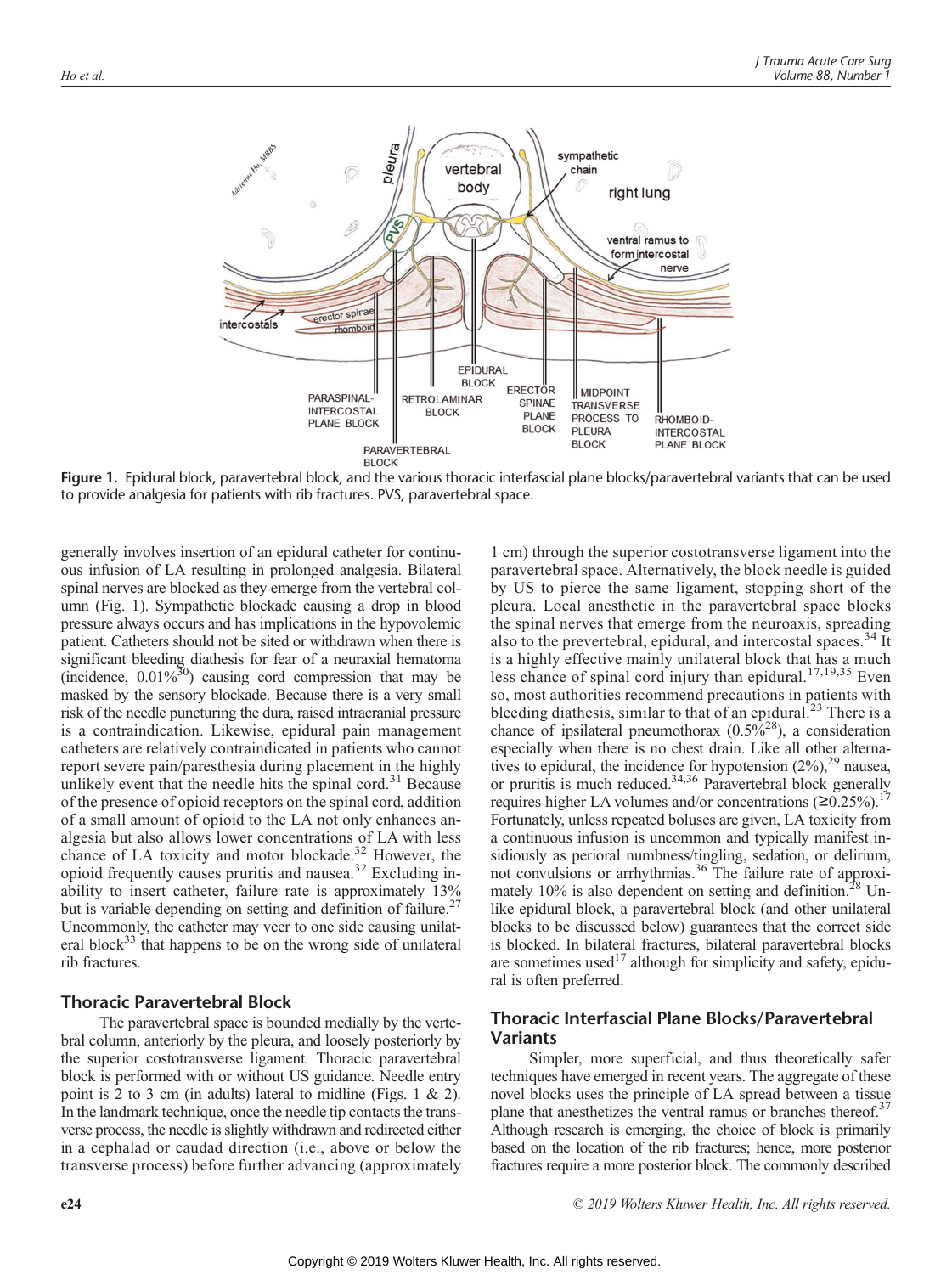

Figure 2. Left panel, a sagittal view at and near midline illustrating the thoracic paravertebral block and interfascial plane blocks/ paravertebral variants. Right panel, ultrasound anatomy. X is the points for ESP block. Y is the point for middle transverse process to pleura block. The orientations of the two panels are different. The schematic represents the typical situation in which the blocks are performed with the patient sitting, preferred by most patients and practitioners. The right panel represents how the image is shown on an ultrasound machine. PVS, paravertebral space. SCTL, superior costotransverse ligament; TP, transverse process; m., muscle.

blocks for chest trauma include erector spinae plane (ESP) block, retrolaminar block, midpoint transverse process to pleura block, paraspinal/intercostal, and subrhomboid/intercostal blocks, which will be described in this article. Some of these newer blocks can be easily mastered by trauma and emergency physicians, respirologists, and intensivists using US guidance.21,22,38 To date, there has been mainly anecdotal evidence that they are effective or noninferior to paravertebral and epidural blocks in rib fractures and chest and upper abdominal surgeries. Their failure rates and comparative performance are unknown. The risks of pneumothorax, spinal hematoma, and inadvertent subarachnoid injection of LA are theoretically less but not totally eliminated.39,40

The effectiveness of these thoracic interfascial plane blocks/paravertebral variants is based on the fact that the approximately 1-mm-thick superior costotransverse ligament, which forms the posterior boundary of the paravertebral space, is fenestrated, as are the intertransverse muscles.<sup>41</sup> As such, LA injected before the block needle passes this ligament (i.e., posterior to the ligament as opposed to anterior to the ligament in a classic paravertebral block) and within the intercostal muscles may reach the epidural, paravertebral, and intercostal spaces, as well as the intervertebral foramina.<sup>21,24,41–55</sup> Furthermore, there are gaps between the ligament and the vertebral bodies to allow LA to reach the spinal nerves.52 Because of the indirect pathways to the target nerves, larger volumes of LA may be required; there is also some, albeit inconclusive, evidence that intermittent bolus injections under higher pressures may achieve better LA spread than slow continuous infusion of equivalent LA volumes.<sup>5</sup>

# ESP Block

This is a simple and increasingly popular new block. Local anesthetic is deposited between the erector spinae muscle and the adjacent transverse process (Fig. 2). $21,24,46,47$  Similar to the paravertebral block, the clinician simply advances the block needle, with or without US guidance, until its tip hits the transverse process, whereupon LA is deposited followed by catheterization. There is no need to advance the needle past the transverse process, thus making this block much simpler and

less risky than the paravertebral block. In case series<sup>20,21,24,44-47</sup> and in our experience, this block is effective in rib fractures. In cadavers, dye could be seen to spread to the paravertebral and epidural spaces, and the lateral cutaneous branches of the intercostal nerves.<sup>45,46</sup> Conversely, a recent study demonstrated a wide (10 dermatomes) craniocaudal spread of the dye solution with lateral extension toward the costotransverse region, but no diffusion to the paravertebral space.<sup>57</sup>

### Retrolaminar Block

This novel block is virtually identical to the erector spinae plane (ESP) block except needle entry through the skin is slightly more medial to target the lamina instead of the transverse process.45,49–<sup>52</sup> In magnetic resonance imaging and cadaveric studies, both ESP and retrolaminar blocks exhibited spread to the epidural and neural foraminal spaces over two to five levels, although the former produced additional spread to intercostal spaces over five to nine levels and was associated with a greater extent of craniocaudal spread along the paraspinal muscles.45,46 Anecdotally, this block is effective in multiple rib fractures.<sup>51</sup>

#### Midpoint Transverse Process to Pleura Block

Once the needle comes into contact with the transverse process, the block needle is slightly withdrawn and redirected before further advancement so that its tip is positioned midway between the posterior border of the transverse process and the pleura (thus, not penetrating the superior costotransverse ligament). Local anesthetic is injected into the intercostal muscles.<sup>54</sup> The application of this block in rib fractures has not been reported. Cadaveric studies show dye spread to the paravertebral space.<sup>54</sup>

#### Paraspinal/Intercostal Block

Similar to the other thoracic interfascial plane blocks/ paravertebral variants, needle entry point is slightly lateral to that of paravertebral block, and LA is deposited in the plane between the ESP and the external oblique muscles.<sup>55</sup> Its application in rib fractures has not been reported.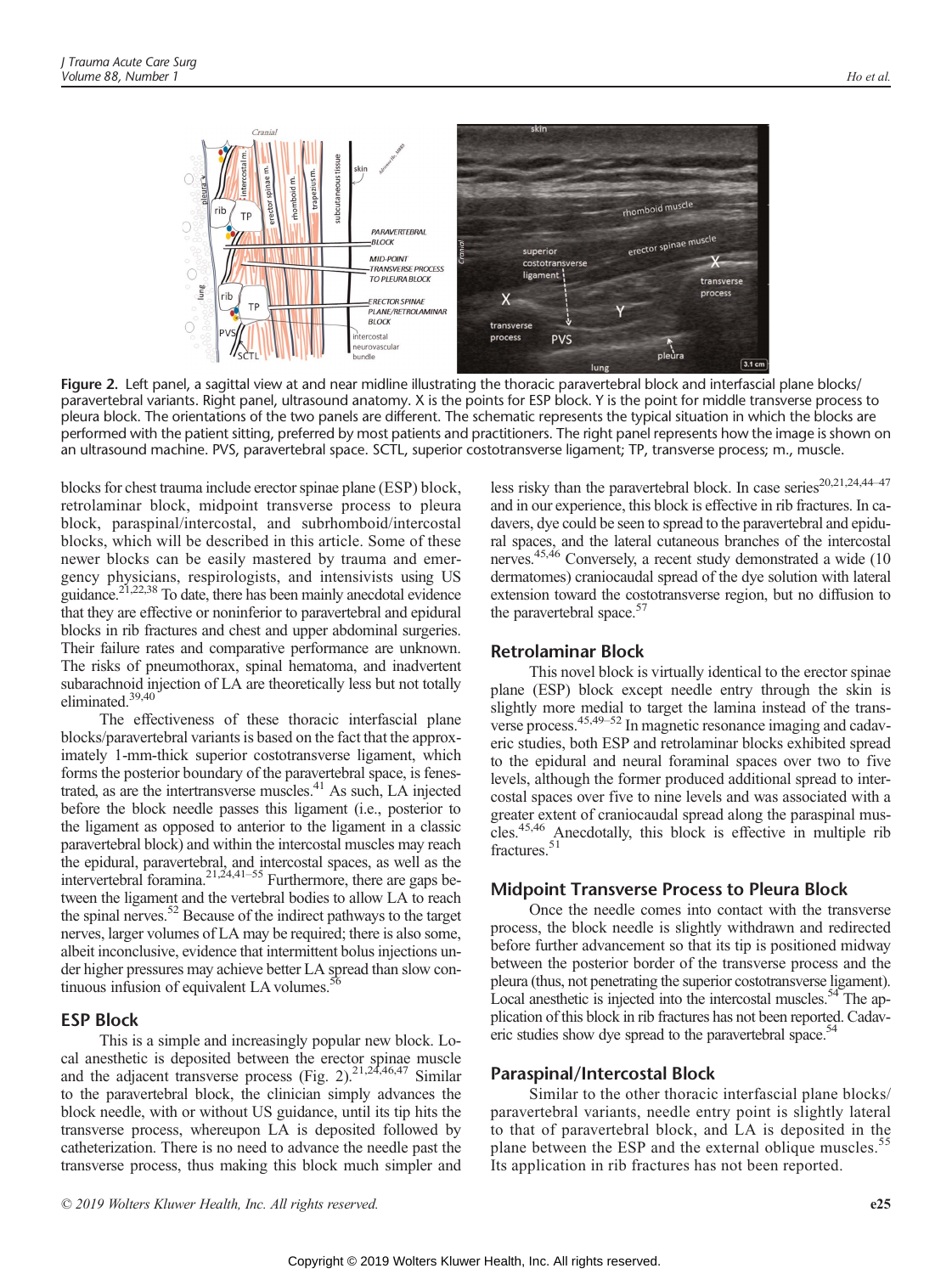# Subrhomboid/Intercostal Plane Block

A skin incision is made, if performed by surgeon, or a block needle under US guidance is inserted, if performed by anesthesiologist, medial to the border  $(T3-6)$  of the scapula.<sup>58</sup> A catheter is placed or tunnelled into the tissue plane between the rhomboid major and intercostal muscles.<sup>58</sup> A cadaveric study showed that injected ink spread to the lateral branches of the intercostal nerves from T3 to T9 reaching the posterior primary rami.44 A small case series suggests that this block reduces pain associated with rib fractures.<sup>58</sup>

For the midpoint transverse process to pleura, intercostal/ paraspinal, and subrhomboidal/intercostal blocks, the need to advance the needle beyond the transverse process theoretically increases the risk of pneumothorax as compared with the ESP and retrolaminar blocks.

## Intercostal Block

This block is easy to execute and is performed by respiratory, trauma and emergency physicians, thoracic surgeons, and anesthesiologists. This regional technique, however, has been largely supplanted by other blocks because of short duration of blockade requiring repeated injections, thus resulting in significant discomfort and heightened risk of pneumothorax and LA toxicity.35 Lastly, since each fractured rib is blocked, as well as one level above and one below, this can significantly contribute to patient discomfort.<sup>35</sup> Injections are anywhere between the midaxillary line and the paraspinal muscles. After positioning the patient, the operator first palpates or visualizes with US the affected ribs, maneuvers that are associated with considerable patient discomfort.<sup>17</sup> The risk of pneumothorax is relatively high because of the multiplicity and repetitiveness of the injections.<sup>59</sup> Systemic absorption of LA deposited into the vascularized intercostal groves is rapid, thus increasing the risk of LA toxicity.17 As such, it is generally considered when there are only one to two rib fractures, and systemic analgesics are inadequate. For comfort, repeat injections may be required<sup>35</sup> and should be performed before the previous blocks completely wear off (usually <8–12 hours depending on the concentration and volume of the LA used). For patients requiring surgical treatment of traumarelated injuries who present concomitant rib fractures, a catheter can be inserted by a surgeon lateral to the paraspinous muscles and tunneled perpendicular and superficial to the affected ribs in an extrathoracic location before emergence from general anesthesia.<sup>60,61</sup> With this technique, the problems associated with repeated multiple injections are avoided. There is no risk to the spinal cord although inadvertent total spinal anesthesia via an intercostal catheter placed intraoperatively by a surgeon has been reported.<sup>39</sup> Trauma patients are often coagulopathic or are on thromboprophylaxis, which contraindicate central blocks but not to the same extent with intercostal blocks.

## Serratus Anterior Plane Blocks

The serratus anterior muscle is attached to the medial border of the scapula and the anterior surface of the first to the eighth or ninth rib (Fig. 3). The ribs and the thoracic intercostal nerves lie deep to and pierce the serratus anterior muscle. The lateral cutaneous branches of the intercostal nerves are blocked by depositing LA into the plane below (serratus-intercostal myofascial plane) or above (serratus-latissimus dorsi myofascial



Figure 3. Serratus anterior plane block. Top panel, Location of rib fractures in our index patient. X marks the spot of the block needle tip. Middle panel, ultrasound anatomy. Bottom panel, placement of ultrasound probe.

plane) the serratus anterior muscle at the midaxillary line.<sup>22,62–68</sup> Injectate at high volume spread extensively in the anterior chest wall and no spread posteriorly in a cadaveric study.<sup>68–70</sup> In volunteers, injection of 0.4 mL/kg of levobupivacaine 0.125% and 0.1 mmol/kg of gadolinium into the superficial plane blocked T2 to T9, lasting a mean of 12.5 hours. This block is suited only for anterolateral rib fractures $22,62-67$  but not for posterior rib fractures.<sup>71</sup> Pain from deeper structures (e.g., chest drain) may not be covered.<sup>22</sup> Structures innervated by the anterior cutaneous branch of the intercostal nerve are also not blocked. A distinct advantage of this block is that it can be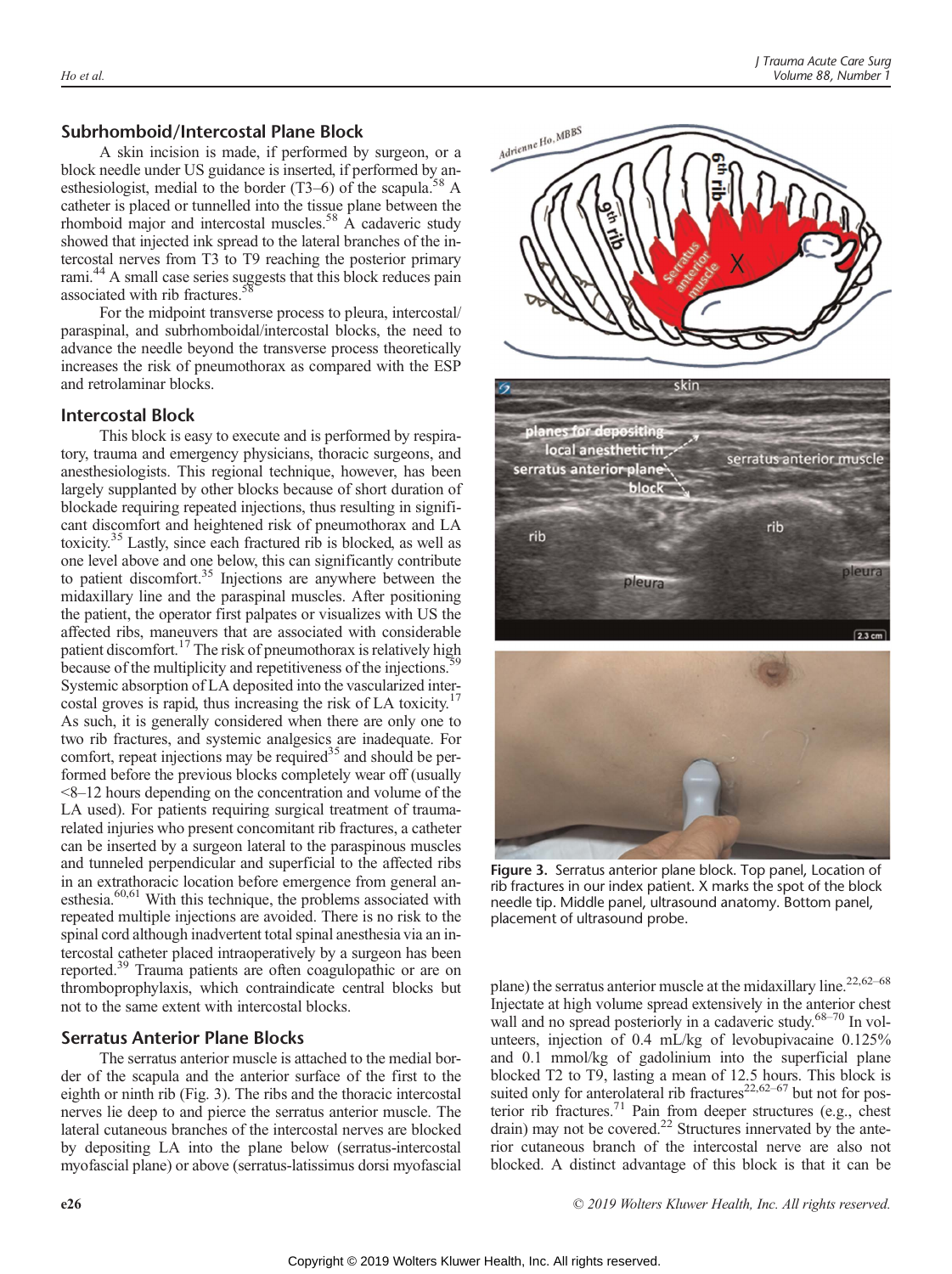performed on a supine patient between the anterior and posterior axillary lines and between the second and seventh ribs (Fig. 3), thus sparing the distressed patient from significant discomfort associated with lateral or upright positioning. This block has also been shown to be equivalent to thoracic epidural block in thoracotomy but with, as expected, less hypotension.<sup>66–68</sup>

# Interpleural Block

Local anesthetic is injected between the visceral and parietal pleura. The negative interpleural pressure during inspiration signals entry of the needle tip into the interpleural space, whereupon LA is injected followed by catheterization. The problems with this block are many: dilution of the LA if effusion/ hemothorax is present; high risk of pneumothorax; risk of LA toxicity; loss of LA from a chest drain, if present; and the need to position the patient laterally with the fractured side up to allow the LA to gravitate toward the nerve roots.<sup>72</sup> This block has largely been supplanted by other/newer techniques.<sup>35,73,74</sup>

### COMPARATIVE STUDIES

# Epidural Block Versus Intravenous Opioids in Patients With Multiple Rib Fractures

A meta-analysis of four randomized controlled trials (RCTs) comparing epidural analgesia versus intravenous (i.v.) opioids showed only trends favoring epidural in shorter length of hospital stay (−6.69 [−19.81 to 6.42] days), shorter ICU stay (−4.85 [−11.18 to 1.47] days), fewer mechanical ventilation days (−6.99 [−16.66 to 2.67] days), and fewer pulmonary complications (odds ratio,  $0.58$  [0.21 to 1.61] days).<sup>75</sup> In all RCTs and observational studies, pain scores at rest and with coughing were significantly lower in the epidural groups versus i.v. groups.<sup>75</sup> Two similar meta-analyses have shown no significant difference in mortality between epidural and i.v. analgesia.<sup>76,77</sup> These results, however, must be interpreted with caution, as major trauma involves multisystem derangements, and thus, adequate analgesia is one of many variables that can influence major outcomes. Contradicting these results, for instance, was a before-after study showing that implementation of a rib fracture multidisciplinary clinical pathway that led to increased use of epidural analgesia in patients with weak cough, resting pain score of greater than 6/ 10, and maximum inspiratory volume on incentive spirometry of less than 15 mL/kg decreased mechanical ventilator-dependent days, lengths of stay, infectious morbidity, and mortality.<sup>12</sup> In one study published in 2018, geriatric patients with rib fractures randomized to regional analgesia had less delirium and opioid requirement than those receiving systemic analgesia.<sup>78</sup>

# Paravertebral Block Versus Intravenous Opioids in Patients With Multiple Rib Fractures

One RCT in patients with unilateral rib fractures showed that thoracic paravertebral block resulted in significantly better oxygenation and respiratory mechanics, lowered pain scores associated with rest and coughing, and reduced nausea and vomiting, somnolence, and pulmonary complications.<sup>79</sup>

# Intercostal and Thoracic Interfascial Plane Blocks/ Paravertebral Variants Versus Epidural Block in Patients With Multiple Rib Fractures

One RCT by Hashemzadeh et al.<sup>80</sup> showed in patients with multiple rib fractures that epidural resulted in a trend toward shorter ICU stay and a significantly shorter hospital length of stay and better pain scores (resting and coughing) when compared with intercostal block. Conversely, retrospective studies suggest that continuous intercostal nerve block is associated with equivalent pain scores, 81 but less ICU admission, 81 shorter  $ICU<sup>81</sup>$  and hospital<sup>61,81</sup> stay, and better improvement in incentive spirometry volumes $81$  when compared with epidural analgesia. It is noteworthy that the epidural cohort had significantly poorer preblock spirometry than the intercostal group in one study $81$  and higher number of bilateral rib fractures in the other.<sup>61</sup> In Mohta et al.'s<sup>82</sup> RCT, there was no significant difference in ICU and hospital lengths of stay between thoracic epidural and paravertebral analgesia in patients with unilateral multiple fractured ribs. In an RCT, Shelley et al.<sup>58</sup> found that subrhomboid-intercostal plane block (placed by surgeon or anesthesiologist) provides better pain relief after initial placement and less hypotension, when compared with thoracic epidural block (placed by anesthesiologist). The two techniques were associated with similar hospital length of stay, spirometry, and discharge disposition.58 An RCT comparing ESP and thoracic paravertebral blocks for unilateral rib fractures is ongoing.<sup>83</sup>

# Regional Blocks in Patients Undergoing Thoracotomy or Chest Wall Surgery

One can also draw inferences from studies comparing analgesic techniques in chest surgeries. One RCT compared retrolaminar block versus paravertebral block, both sited before modified radical mastectomy; the retrolaminar cohort required more opioid supplementation intraoperatively, larger volumes of LA during the first 24 hours postoperatively for equivalent analgesia, and equivalent efficacy at 24 to 72 hours postoperative.<sup>64</sup> In case reports, the midpoint transverse process to pleura block provided good analgesia after breast surgery.<sup>54</sup> The paraspinal/intercostal block has been used successfully in thoracic surgery.<sup>55</sup> There have been numerous reports attesting to the equivalent efficacies between thoracic epidural and paravertebral blocks in chest surgeries. The latest comparison between epidural and paravertebral blocks in pancreatic surgery again showed equivalent analgesia but more adverse effects with epidural.<sup>84</sup> Khalil et al.<sup>66</sup> compared the postoperative analgesic effect of serratus anterior plane block versus thoracic epidural block for open thoracotomy and found the pain relief comparable during the first 24 hours postoperatively. Hetta and Rezk<sup>84</sup> found in an RCT that, for radical mastectomy with axillary evacuation, pain and opioid consumption within the first 24 hours of surgery was less with paravertebral block than with serratus plane block.

### SUMMARY

Regional analgesia should be considered early in all highrisk (multiple fractures, flail chest, advanced age, other injuries) rib fracture situations. In-hospital patients need to be reevaluated frequently to ensure adequate analgesia. If the clinical picture

© 2019 Wolters Kluwer Health, Inc. All rights reserved. e27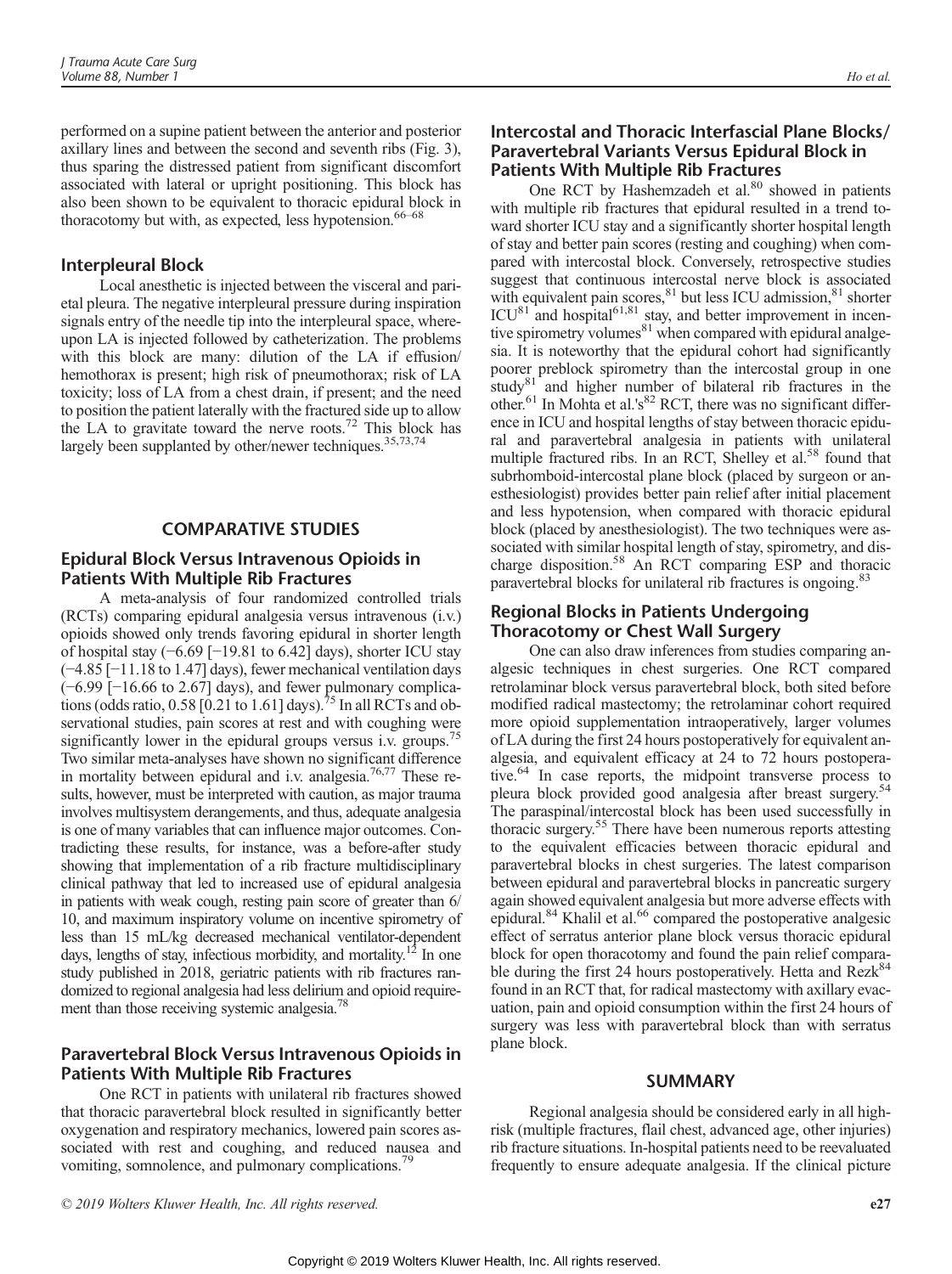deteriorates (e.g., progressive respiratory failure), the need for regional blocks and/or rib platting should be considered. Although there are insufficient data to date to show reductions in mortality with regional blocks, the improved analgesia and reduction of opioid requirements provided by regional blocks are a worthy endpoint in itself. Furthermore, inadequate analgesia and over reliance on opioids for acute pain increase the risk of chronic opioid dependency.<sup>85</sup> The emergence of various thoracic interfascial plane blocks/paravertebral variants, which are simpler and carry less serious complications, infers that epidural and paravertebral blocks are no longer the only choices for regional techniques and that anesthesiologists are no longer the only specialists who are able to provide them.<sup>21,22</sup> Preliminary evidence suggests that all these interfascial plane blocks/ paravertebral variants provide good analgesia in rib fractures. Erector spinae plane block appears to be one that has garnered the most interest for now, and the serratus anterior plane block, which can be performed with the patient in the supine position, is also promising for nonposterior rib fractures. Until more evidence becomes available, choosing which block for analgesia in multiple rib fractures would depend mainly on the available expertise and anatomical location of fractures.

#### AUTHORSHIP

A.M.-H.H. helped by designing the study and participating in drafting and revising the article, as well as approving the final version for publication. A. K.H. helped by participating in drafting and revising the article, creating the figures, and approving the final version for publication. G.B.M. helped by participating in analyzing the data, critically revising the article, formatting it according to journal's requirements, drafting the abstract, and approving the final version for publication. G.K. helped by participating in analyzing the data, critically revising the article, and approving the final version for publication. M.K.K. helped by participating in drafting and revising the article and approving the final version for publication.

#### **DISCLOSURE**

The authors declare no conflicts of interest.

#### REFERENCES

- 1. Liman ST, Kuzucu A, Tastepe AI, Ulasan GN, Topcu S. Chest injury due to blunt trauma. Eur J Cardiothorac Surg. 2003;23:374–378.
- 2. Shorr RM, Crittenden M, Indeck M, Hartunian SL, Rodriguez A. Blunt thoracic trauma: analysis of 515 patients. Ann Surg. 1987;206:200–205.
- 3. Bulger EM, Arneson MA, Mock CN, Jurkovich GJ. Rib fractures in the elderly. J Trauma. 2000;48:1040–1046.
- 4. Flagel BT, Luchette FA, Reed RL, Esposito TJ, Davis KA, Santaniello JM, Gamelli RL. Half-a-dozen ribs: the breakpoint for mortality. Surgery. 2005; 138:717–725.
- 5. Stawicki SP, Grossman MD, Hoey BA, Miller DL, Reed JF. Rib fractures in the elderly: a marker of injury severity. J Am Geriatr Soc. 2004;52:805–808.
- 6. de Campos JRM, White TW. Chest wall stabilization in trauma patients: why, when, and how? J Thorac Dis. 2018;10:S951–S962.
- 7. Pieracci FM, Majercik S, Ali-Osman F, et al. Consensus statement: Surgical stabilization of rib fractures rib fracture colloquium clinical practice guidelines. Injury. 2017;48:307–321.
- 8. Vargas-Schaffer G. Is the WHO analgesic ladder still valid? Twenty-four years of experience. Can Fam Physician. 2010;56:514–517, e202-205.
- 9. The Trauma Professional's Blog Rib Fracture Protocol. Available at: [http://](http://www.regionstrauma.org/blogs/WVURibFxProtocol.pdf) [www.regionstrauma.org/blogs/WVURibFxProtocol.pdf](http://www.regionstrauma.org/blogs/WVURibFxProtocol.pdf). Accessed August 27, 2019.
- 10. The Trauma Professional's Blog. Available at: [http://regionstraumapro.com/](http://regionstraumapro.com/post/7843371333) [post/7843371333.](http://regionstraumapro.com/post/7843371333) Accessed August 27, 2019.
- 11. Witt CE, Bulger EM. Comprehensive approach to the management of the patient with multiple rib fractures: a review and introduction of a bundled rib fracture management protocol. Trauma Surg Acute Care Open. 2017;2: e000064.
- 12. Todd SR, McNally MM, Holcomb JB, et al. A multidisciplinary clinical pathway decreases rib fracture-associated infectious morbidity and mortality in high-risk trauma patients. Am J Surg. 2006;192:806–811.
- 13. Hamilton C, Barnett L, Trop A, Leininger B, Olson A, Brooks A, Clark D, Schroeppel T. Emergency department management of patients with rib fracture based on a clinical practice guideline. Trauma Surg Acute Care Open. 2017;2:e000133.
- 14. Battle C, Hutchings H, Lovett S, et al. Predicting outcomes after blunt chest wall trauma: development and external validation of a new prognostic model. Crit Care. 2014;18:R98.
- 15. Walters MK, Farhat J, Bischoff J, Foss M, Evans C. Ketamine as an analgesic adjuvant in adult trauma intensive care unit patients with rib fracture. Ann Pharmacother. 2018;52:849–854.
- 16. Na HS, Ryu JH, Do SH: The Role of Magnesium in Pain. 2011. Available at: [http://www.ncbi.nlm.nih.gov/pubmed/29920000.](http://www.ncbi.nlm.nih.gov/pubmed/29920000) Accessed August 27, 2019.
- 17. May L, Hillermann C, Patil S. Rib fracture management. BJA Educ. 2016;16: 26–32.
- 18. NYSORA. Regional Anesthesia in Patients with Trauma. Available at: [https://www.nysora.com/foundations-of-regional-anesthesia/sub-specialties/](https://www.nysora.com/foundations-of-regional-anesthesia/sub-specialties/trauma/regional-anesthesia-patients-trauma/) [trauma/regional-anesthesia-patients-trauma/.](https://www.nysora.com/foundations-of-regional-anesthesia/sub-specialties/trauma/regional-anesthesia-patients-trauma/) Accessed August 27, 2019.
- 19. Karmakar MK, Critchley LA, Ho AMH, Gin T, Lee TW, Yim AP. Continuous thoracic paravertebral infusion of bupivacaine for pain management in patients with multiple fractured ribs. Chest. 2003;123:424–431.
- 20. Adhikary SD, Liu WM, Fuller E, Cruz-Eng H, Chin KJ. The effect of erector spinae plane block on respiratory and analgesic outcomes in multiple rib fractures: a retrospective cohort study. Anaesthesia. 2019;74: 585–593.
- 21. Luftig J, Mantuani D, Herring AA, Dixon B, Clattenburg E, Nagdev A. Successful emergency pain control for posterior rib fractures with ultrasoundguided erector spinae plane block. Am J Emerg Med. 2018;36:1391–1396.
- 22. Durant E, Dixon B, Luftig J, Mantuani D, Herring A. Ultrasound-guided serratus plane block for ED rib fracture pain control. Am J Emerg Med. 2017;35:197.e3–197.e6.
- 23. Horlocker TT, Vandermeuelen E, Kopp SL, Gogarten W, Leffert LR, Benzon HT. Regional anesthesia in the patient receiving antithrombotic or thrombolytic therapy: American Society of Regional Anesthesia and Pain Medicine Evidence-Based Guidelines (Fourth Edition). Reg Anesth Pain Med. 2018;43:263–309.
- 24. Hamilton DL, Manickam B. Erector spinae plane block for pain relief in rib fractures. Br J Anaesth. 2017;118:474–475.
- 25. Murata H, Salviz EA, Chen S, Vandepitte C, Hadzic A. Case report: ultrasound-guided continuous thoracic paravertebral block for outpatient acute pain management of multilevel unilateral rib fractures. Anesth Analg. 2013;116:255–257.
- 26. Buckley M, Edwards H, Buckenmaier CC, Plunkett AR. Continuous thoracic paravertebral nerve block in a working anesthesia resident-when opioids are not an option. Mil Med. 2011;176:578–580.
- 27. McLeod G, Davies H, Munnoch N, Bannister J, MacRae W. Postoperative pain relief using thoracic epidural analgesia: outstanding success and disappointing failures. Anaesthesia. 2001;56:75–81.
- 28. Tighe S, Greene MD, Rajadurai N. Paravertebral block. Contin Educ Anaesth Crit Care Pain. 2010;10:133–137.
- 29. Davies RG, Myles PS, Graham JM. A comparison of the analgesic efficacy and side-effects of paravertebral vs epidural blockade for thoracotomy systematic review and meta-analysis of randomized trials. Br J Anaesth. 2006;96:418–426.
- 30. Ehrenfeld JM, Agarwal AK, Henneman JP, Sandberg WS. Estimating the incidence of suspected epidural hematoma and the hidden imaging cost of epidural catheterization: a retrospective review of 43,200 cases. Reg Anesth Pain Med. 2013;38:409–414.
- 31. Drasner K. Thoracic epidural anesthesia: asleep at the wheal? Anesth Analg. 2004;99:578–579.
- 32. de Leon-Casasola OA, Lema MJ. Postoperative epidural opioid analgesia: what are the choices? Anesth Analg. 1996;83:867–875.

e28 © 2019 Wolters Kluwer Health, Inc. All rights reserved.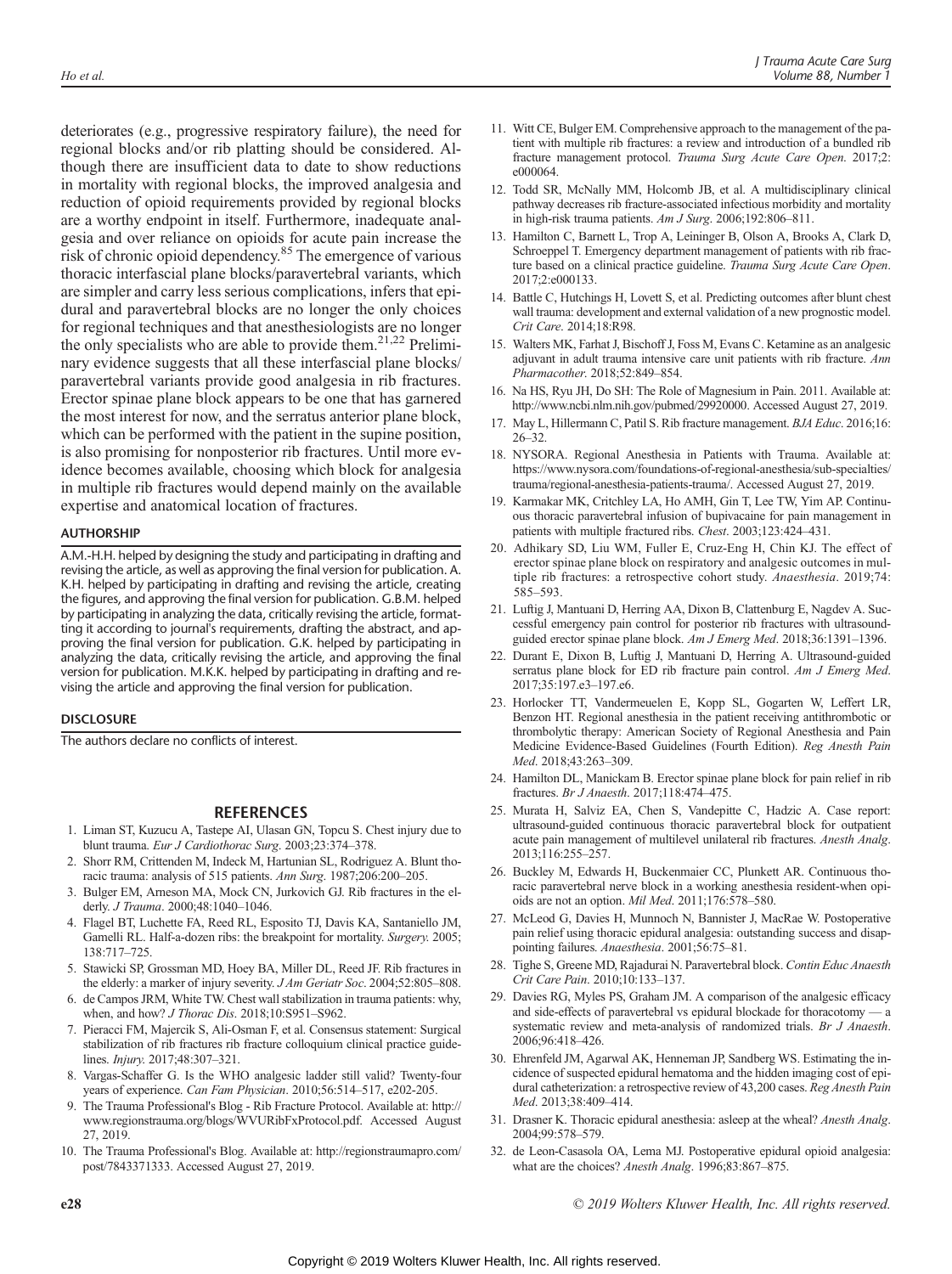- 33. Padalia RB, Reeves CJ, Shah N, Patel A, Padalia DM. Case report: bilateral tunneled epidural catheters to prevent unilateral analgesia for cancer-related pain. Local Reg Anesth. 2017;10:79–82.
- 34. Karmakar MK, Ho AMH. Thoracic and lumbar paravertebral block. In: Hadzic A, ed. Modern Regional Anesthesia. New York, NY: McGraw-Hill; 2007:583–597.
- 35. Thiruvenkatarajan V, Cruz Eng H, Adhikary SD. An update on regional analgesia for rib fractures. Curr Opin Anaesthesiol. 2018;31:601–607.
- 36. Ho AMH, Karmakar MK, Ng SK, Wan S, Ng CS, Wong RH, Chan SK, Joynt GM. Local anaesthetic toxicity after bilateral thoracic paravertebral block in patients undergoing coronary artery bypass surgery. Anaesth Intensive Care. 2016;44:615–619.
- 37. Chin KJ. Thoracic wall blocks: from paravertebral to retrolaminar to serratus to erector spinae and back again — a review of evidence. Best Pract Res Clin Anaesthesiol. 2019;33:67–77.
- 38. Capdevila M, Ramin S, Capdevila X. Regional anesthesia and analgesia after surgery in ICU. Curr Opin Crit Care. 2017;23:430-439.
- 39. Chaudhri BB, Macfie A, Kirk AJ. Inadvertent total spinal anesthesia after intercostal nerve block placement during lung resection. Ann Thorac Surg. 2009;88:283–284.
- 40. Ueshima H. Pneumothorax after the erector spinae plane block. J Clin Anesth. 2018;48:12.
- 41. Costache I, Pawa A, Abdallah FW. Paravertebral by proxy time to redefine the paravertebral block. Anaesthesia. 2018;73:1185–1188.
- 42. Schwartzmann A, Peng P, Maciel MA, Forero M. Mechanism of the erector spinae plane block: insights from a magnetic resonance imaging study. Can J Anaesth. 2018;65:1165–1166.
- 43. Ivanusic J, Konishi Y, Barrington MJ. A cadaveric study investigating the mechanism of action of erector spinae blockade. Reg Anesth Pain Med. 2018;43:567–571.
- 44. Elsharkawy H, Maniker R, Bolash R, Kalasbail P, Drake RL, Elkassabany N. Rhomboid intercostal and subserratus plane block: a cadaveric and clinical evaluation. Reg Anesth Pain Med. 2018;43:745-751.
- 45. Adhikary SD, Bernard S, Lopez H, Chin KJ. Erector spinae plane block versus retrolaminar block: a magnetic resonance imaging and anatomical study. Reg Anesth Pain Med. 2018;43:756–762.
- 46. Yang H-M, Choi YJ, Kwon H-J, O J, Cho TH, Kim SH. Comparison of injectate spread and nerve involvement between retrolaminar and erector spinae plane blocks in the thoracic region: a cadaveric study. Anaesthesia. 2018;73:1244–1250.
- 47. Forero M, Adhikary SD, Lopez H, Tsui C, Chin KJ. The erector spinae plane block: a novel analgesic technique in thoracic neuropathic pain. Reg Anesth Pain Med. 2016;41:621–627.
- 48. Nandhakumar A, Nair A, Bharath VK, Kalingarayar S, Ramaswamy BP, Dhatchinamoorthi D. Erector spinae plane block may aid weaning from mechanical ventilation in patients with multiple rib fractures: case report of two cases. Indian J Anaesth. 2018;62:139–141.
- 49. Vidal E, Giménez H, Forero M, Fajardo M. Erector spinae plane block: a cadaver study to determine its mechanism of action. Rev Esp Anestesiol Reanim. 2018;65:514–519.
- 50. Sabouri AS, Crawford L, Bick SK, Nozari A, Anderson TA. Is a retrolaminar approach to the thoracic paravertebral space possible?: a human cadaveric study. Reg Anesth Pain Med. 2018;43:864–868.
- 51. Voscopoulos C, Palaniappan D, Zeballos J, Ko H, Janfaza D, Vlassakov K. The ultrasound-guided retrolaminar block. Can J Anaesth. 2013;60:888–895.
- 52. Murouchi T, Yamakage M. Retrolaminar block: analgesic efficacy and safety evaluation. J Anesth. 2016;30:1003–1007.
- 53. Damjanovska M, Stopar Pintaric T, Cvetko E, Vlassakov K. The ultrasoundguided retrolaminar block: volume-dependent injectate distribution. J Pain Res. 2018;11:293–299.
- 54. Costache I, de Neumann L, Ramnanan CJ, Goodwin SL, Pawa A, Abdallah FW, McCartney CJL. The mid-point transverse process to pleura (MTP) block: a new end-point for thoracic paravertebral block. Anaesthesia. 2017;72:1230–1236.
- 55. Roué C, Wallaert M, Kacha M, Havet E. Intercostal/paraspinal nerve block for thoracic surgery. Anaesthesia. 2016;71:112–113.
- 56. Jagannathan R, Niesen AD, D'Souza RS, Johnson RL. Intermittent bolus versus continuous infusion techniques for local anesthetic delivery in peripheral and truncal nerve analgesia: the current state of evidence. Reg Anesth Pain Med. 2019;44:447–451.
- 57. Aponte A, Sala-Blanch X, Prats-Galino A, Masdeu J, Moreno LA, Sermeus LA. Anatomical evaluation of the extent of spread in the erector spinae plane block: a cadaveric study. Can J Anaesth. 2019;66: 886–893.
- 58. Shelley CL, Berry S, Howard J, De Ruyter M, Thepthepha M, Nazir N, McDonald T, Dalton A, Moncure M. Posterior paramedian subrhomboidal analgesia versus thoracic epidural analgesia for pain control in patients with multiple rib fractures. J Trauma Acute Care Surg. 2016;81:463–467.
- 59. Ho AMH, Buck R, Latmore M, Levine M, Karmakar MK. Intercostal nerve block. In: Hadzic A, ed. Modern Regional Anesthesia. 2nd ed. New York, NY: McGraw-Hill; 2017:1374–1379.
- 60. Truitt MS, Murry J, Amos J, Lorenzo M, Mangram A, Dunn E, Moore EE. Continuous intercostal nerve blockade for rib fractures: ready for primetime? J Trauma. 2011;71:1548–1552; discussion 1552.
- 61. Britt T, Sturm R, Ricardi R, LaBond V. Comparative evaluation of continuous intercostal nerve block or epidural analgesia on the rate of respiratory complications, intensive care unit, and hospital stay following traumatic rib fractures: a retrospective review. Local Reg Anesth. 2015;8:79–84.
- 62. Kunhabdulla NP, Agarwal A, Gaur A, Gautam SK, Gupta R, Agarwal A. Serratus anterior plane block for multiple rib fractures. Pain Physician. 2014;17:E651–E653.
- 63. Bossolasco M, Bernardi E, Fenoglio LM. Continuous serratus plane block in a patient with multiple rib fractures. J Clin Anesth. 2017;38:85–86.
- 64. Camacho FCO, Segura-Grau E. Continuous serratus anterior plane block provides analgesia in multiple rib fractures: a case report. Rev Bras Anestesiol. 2019;69:87–90.
- 65. Jadon A, Jain P. Serratus anterior plane block an analgesic technique for multiple rib fractures: a case series. Am J Anesth Clin Res. 2017;3:  $1-4.$
- 66. Khalil AE, Abdallah NM, Bashandy GM, Kaddah TA. Ultrasound-guided serratus anterior plane block versus thoracic epidural analgesia for thoracotomy pain. J Cardiothorac Vasc Anesth. 2017;31:152–158.
- 67. Blanco R, Parras T, McDonnell JG, Prats-Galino A. Serratus plane block: a novel ultrasound-guided thoracic wall nerve block. Anaesthesia. 2013;68: 1107–1113.
- 68. Biswas A, Castanov V, Li Z, Perlas A, Kruisselbrink R, Agur A, Chan V. Serratus plane block: a cadaveric study to evaluate optimal injectate spread. Reg Anesth Pain Med. 2018;43:854–858.
- 69. Ökmen K. Comparison of efficiency of serratus anterior plane block and thoracic epidural block for thoracotomy analgesia. Arch Clin Exp Med. 2018;3: 156–159.
- 70. Mayes J, Davison E, Panahi P, Patten D, Eljelani F, Womack J, Varma M. An anatomical evaluation of the serratus anterior plane block. Anaesthesia. 2016;71:1064–1069.
- 71. Jain P, Jadon A, Motaka M. Serratus anterior plane block failed to relieve pain in multiple fractured ribs: report of two cases. J Recent Adv Pain. 2017;3:50–53.
- 72. Ho AMH, Karmakar MK, Critchley LA. Acute pain management of patients with multiple fractured ribs: a focus on regional techniques. Curr Opin Crit Care. 2011;17:323–327.
- 73. Short K, Scheeres D, Mlakar J, Dean R. Evaluation of intrapleural analgesia in the management of blunt traumatic chest wall pain: a clinical trial. Am Surg. 1996;62:488–493.
- 74. Luchette FA, Radafshar SM, Kaiser R, Flynn W, Hassett JM. Prospective evaluation of epidural versus intrapleural catheters for analgesia in chest wall trauma. J Trauma. 1994;36:865–869; discussion 869-870.
- 75. Peek J, Smeeing DPJ, Hietbrink F, Houwert RM, Marsman M, de Jong MB. Comparison of analgesic interventions for traumatic rib fractures: a systematic review and meta-analysis. Eur J Trauma Emerg Surg. 2019;45:497.
- 76. Carrier FM, Turgeon AF, Nicole PC, Trépanier CA, Fergusson DA, Thauvette D, Lessard MR. Effect of epidural analgesia in patients with traumatic rib fractures: a systematic review and meta-analysis of randomized controlled trials. Can J Anaesth. 2009;56:230–242.
- © 2019 Wolters Kluwer Health, Inc. All rights reserved. e29